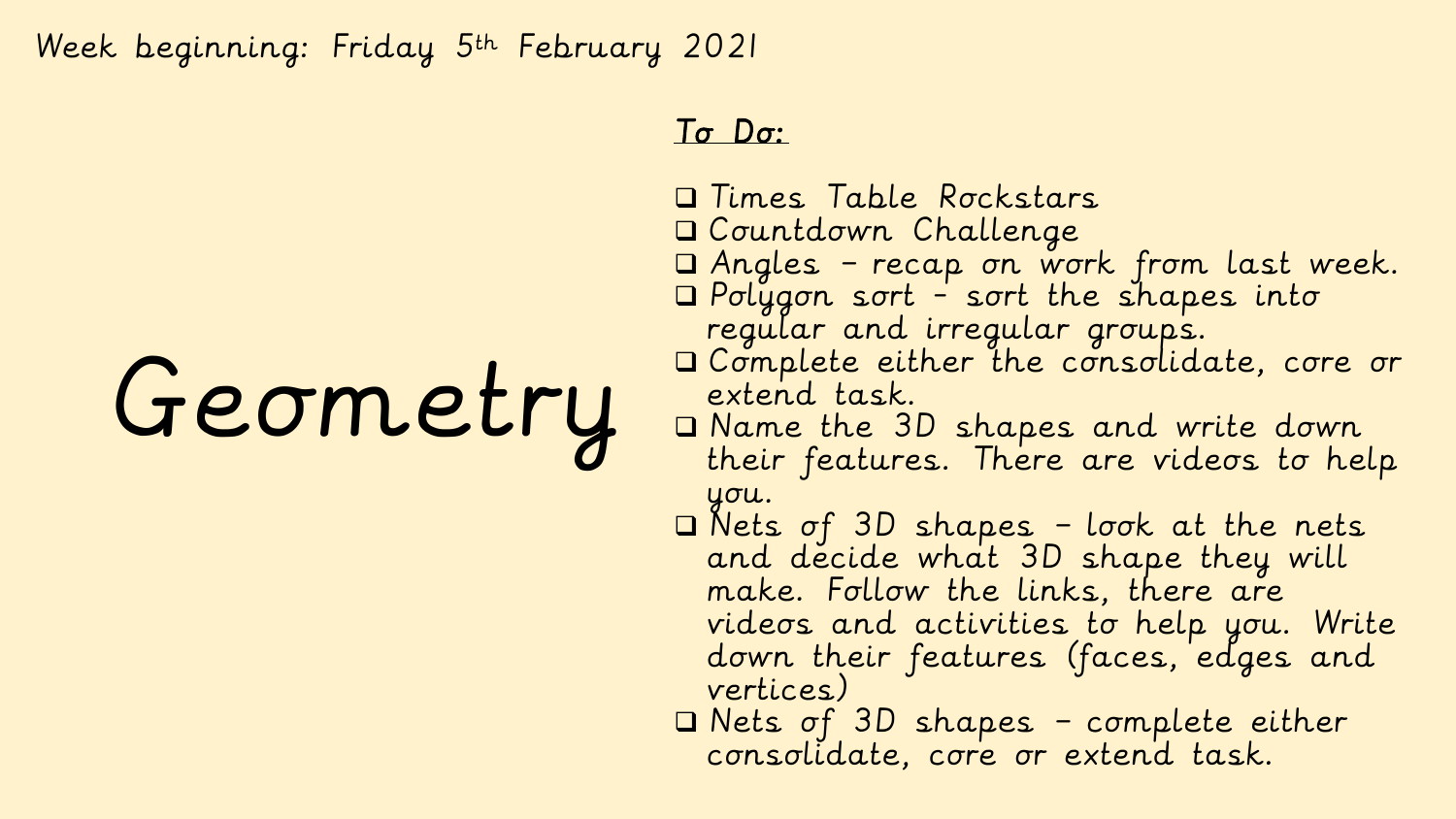Use the numbers at the bottom to get as close to the target number as you can. You can use multiplication, division, addition and subtraction. However, you can only use each number once.



**ADD O** 

**SUBTRACT O** 

MULTIPLY 3

**DIVIDE O** 

You target is 645

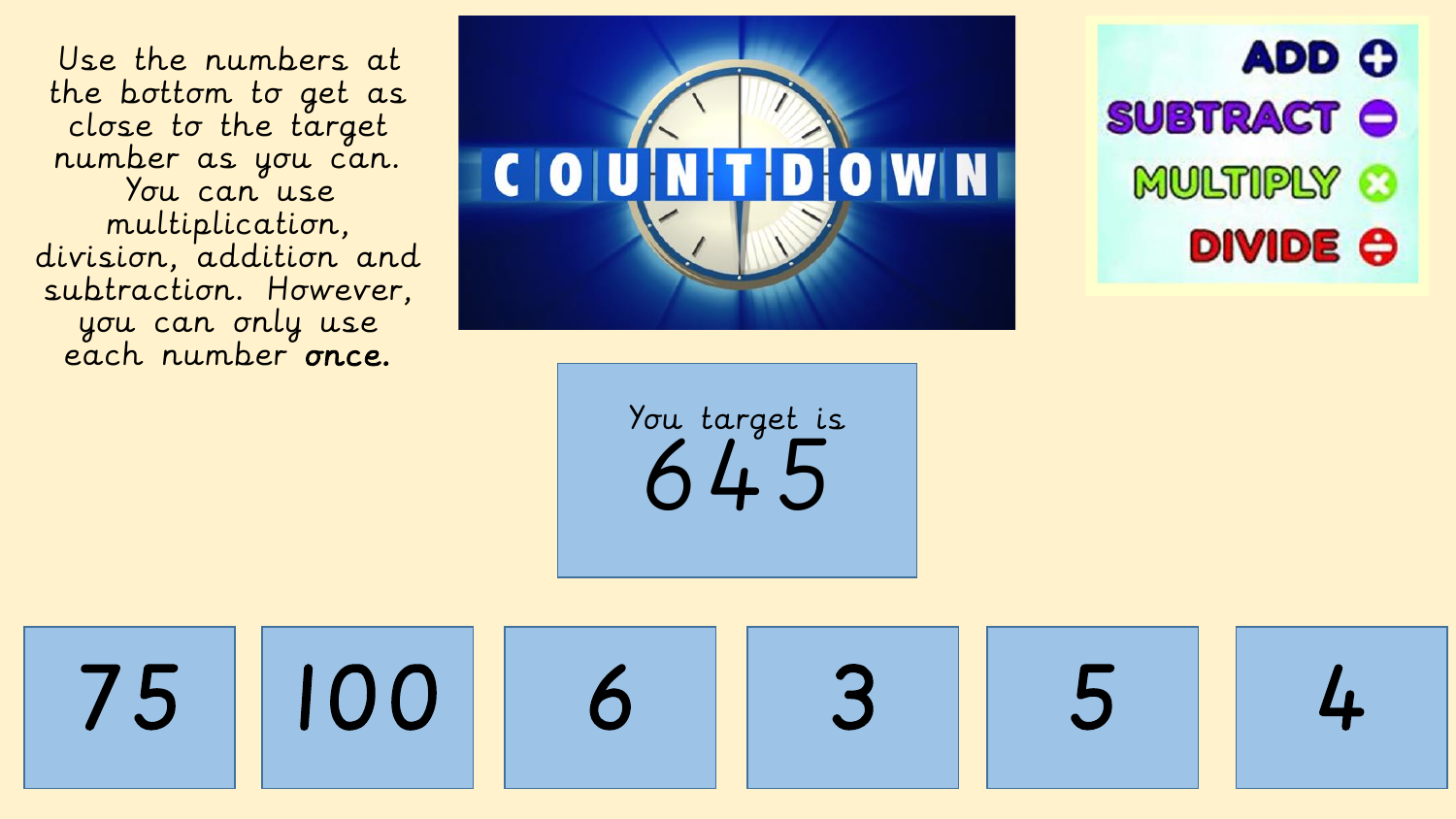# Angles

Look at these angles. Do you think they are acute angles, right angles or obtuse angles? Explain why you think this. Your work from last week may help.

| Number on<br>the angle | What type<br>of angle is<br>it?    | Explain<br>how you<br>$k n \sigma w$                             |  |
|------------------------|------------------------------------|------------------------------------------------------------------|--|
| I, 2, 3 etc.           | Acute,<br>obtuse or<br>right angle | Think about<br>the degrees<br>or how you<br>have<br>estimated it |  |

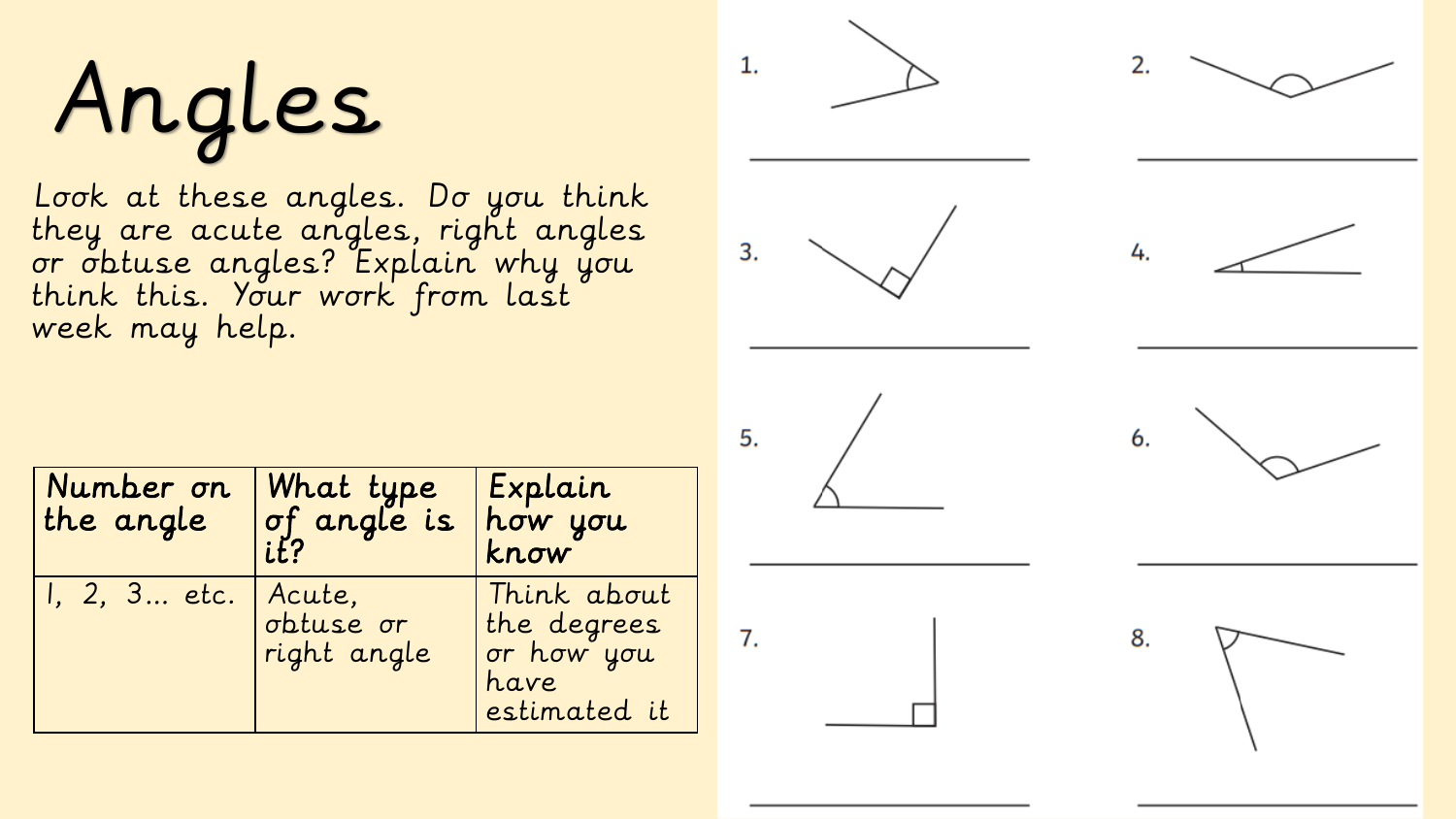Polygons – regular or irregular?

What is a regular shape? A regular shape is a 2D shape where all (interior) angles and sides measure the same.

What is an irregular shape? An irregular shape is a shape which has sides and angles of any length and size.

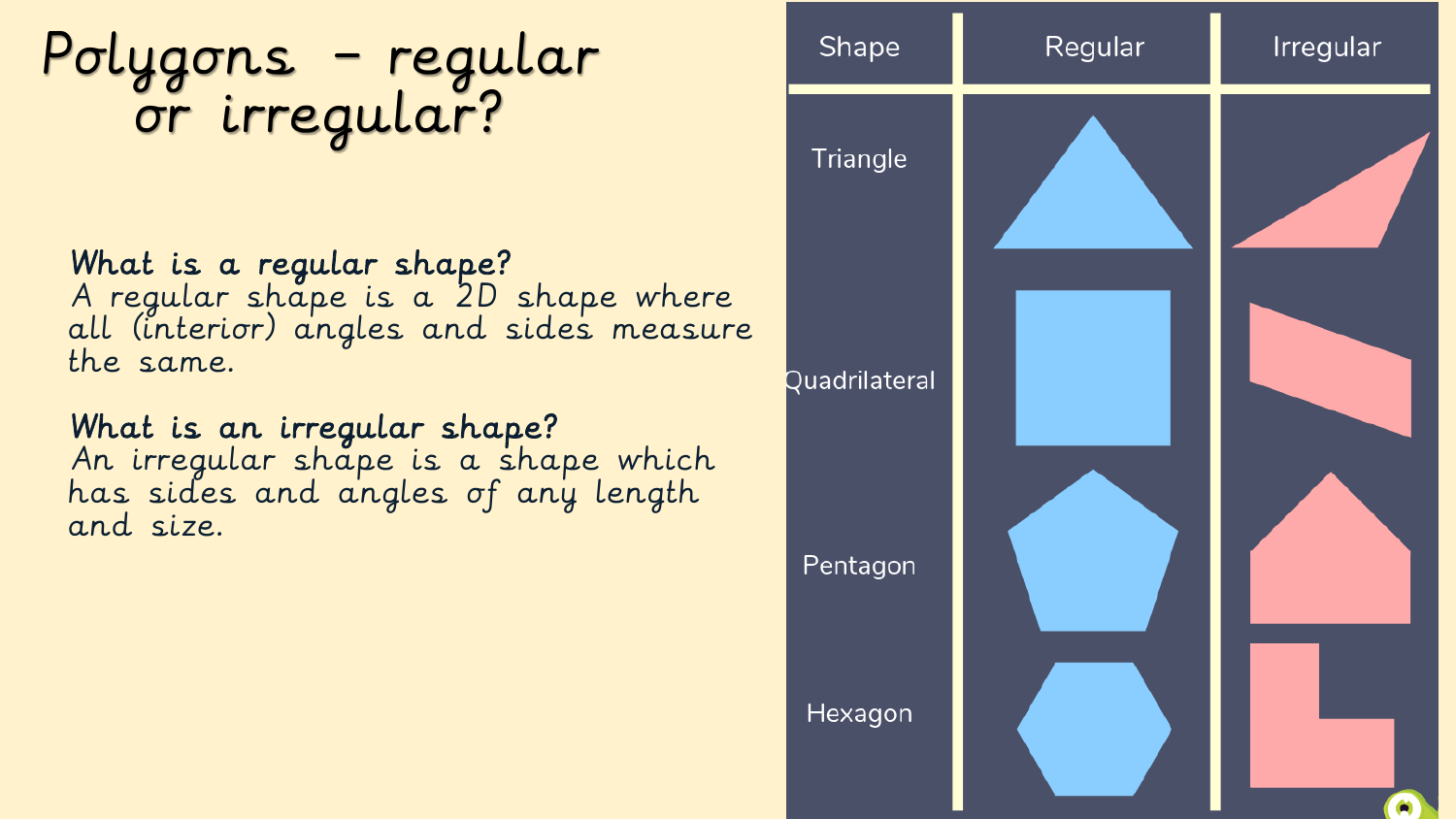## Polygons – regular or irregular?

[Complete this quiz: Interactive Math](https://www.iknowit.com/lessons/c-geometry-polygons.html)  Lesson | Polygons (iknowit.com)

Task: Sort these into regular or irregular groups. Challenge: Sort them into 4 groups. 1) Regular with at least one right angle 2) Regular with  $n\sigma$  right angles 3) Irregular with at least one right angle 4) Irregular with no right angles.

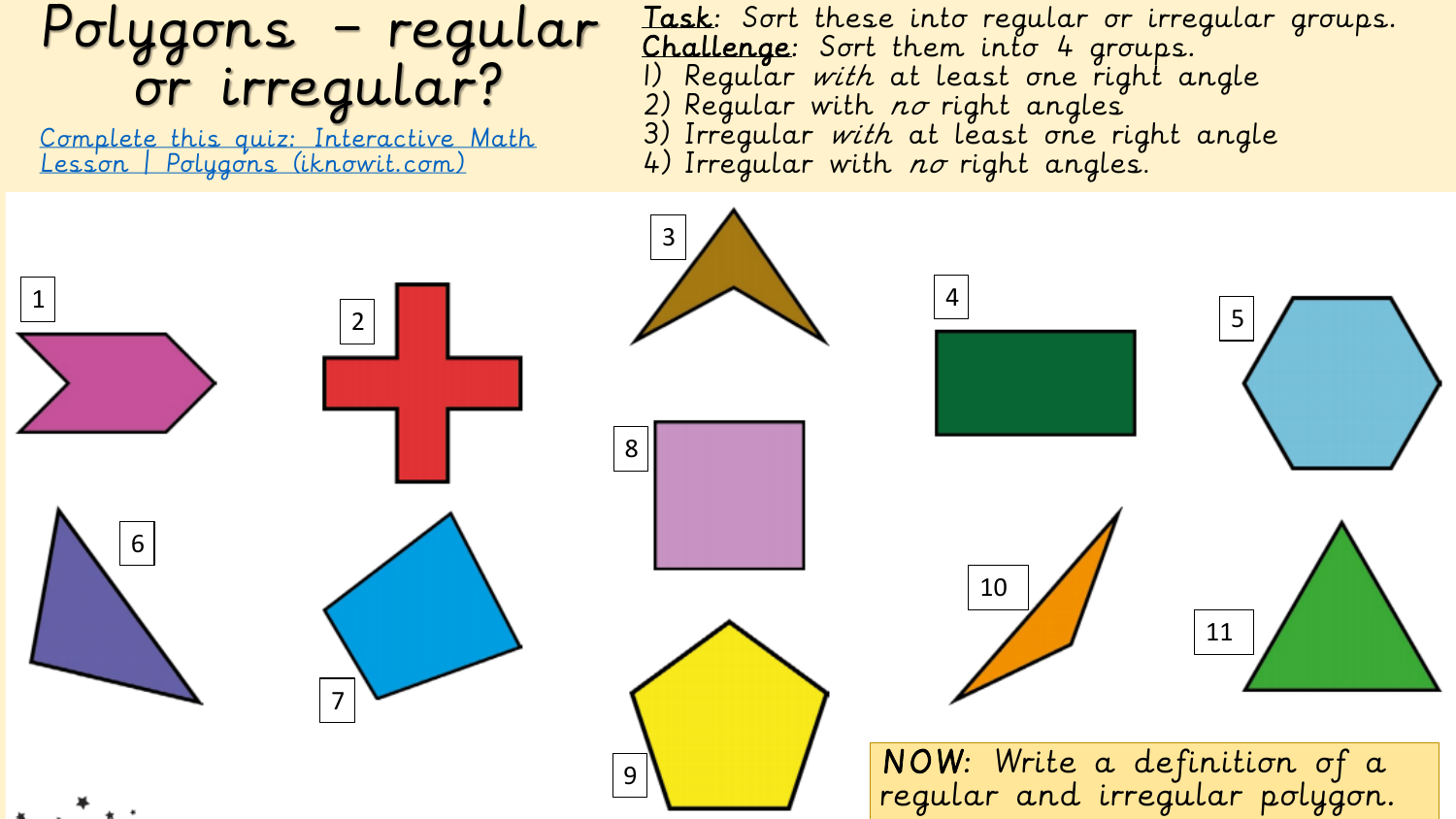### Consolidate Core Extend



A rectangle is a regular polygon because it has 4 angles of equal size.



Is Sunita correct? Explain your answer.

囟



6a. How many regular polygons can you see in this shape?





9b. How many regular polygons can you see in this shape?





PS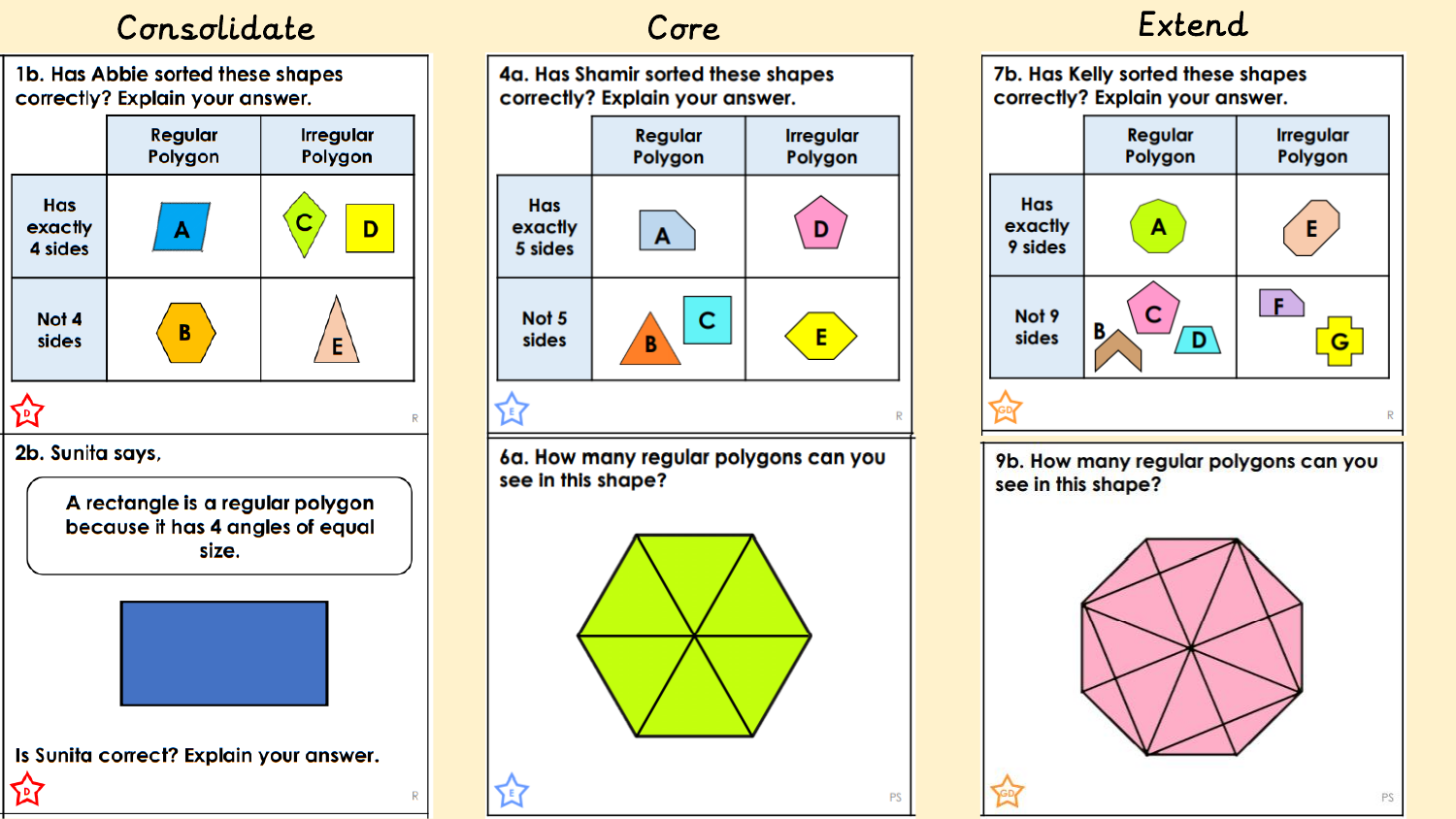# 3D Shapes 1

## Task:

1) Write the names of these shapes.

2) Write down their features. How many faces, edges and vertices do they have?

Follow the link and watch the video and complete the activities for support with this.

Recognise and name 3 -D <u>shapes - Year 2 - P3 - Maths</u> <u>- Catch Up Lessons - Home</u> [Learning with BBC Bitesize](https://www.bbc.co.uk/bitesize/articles/zvf43j6) - <u>BBC Bitesize</u>

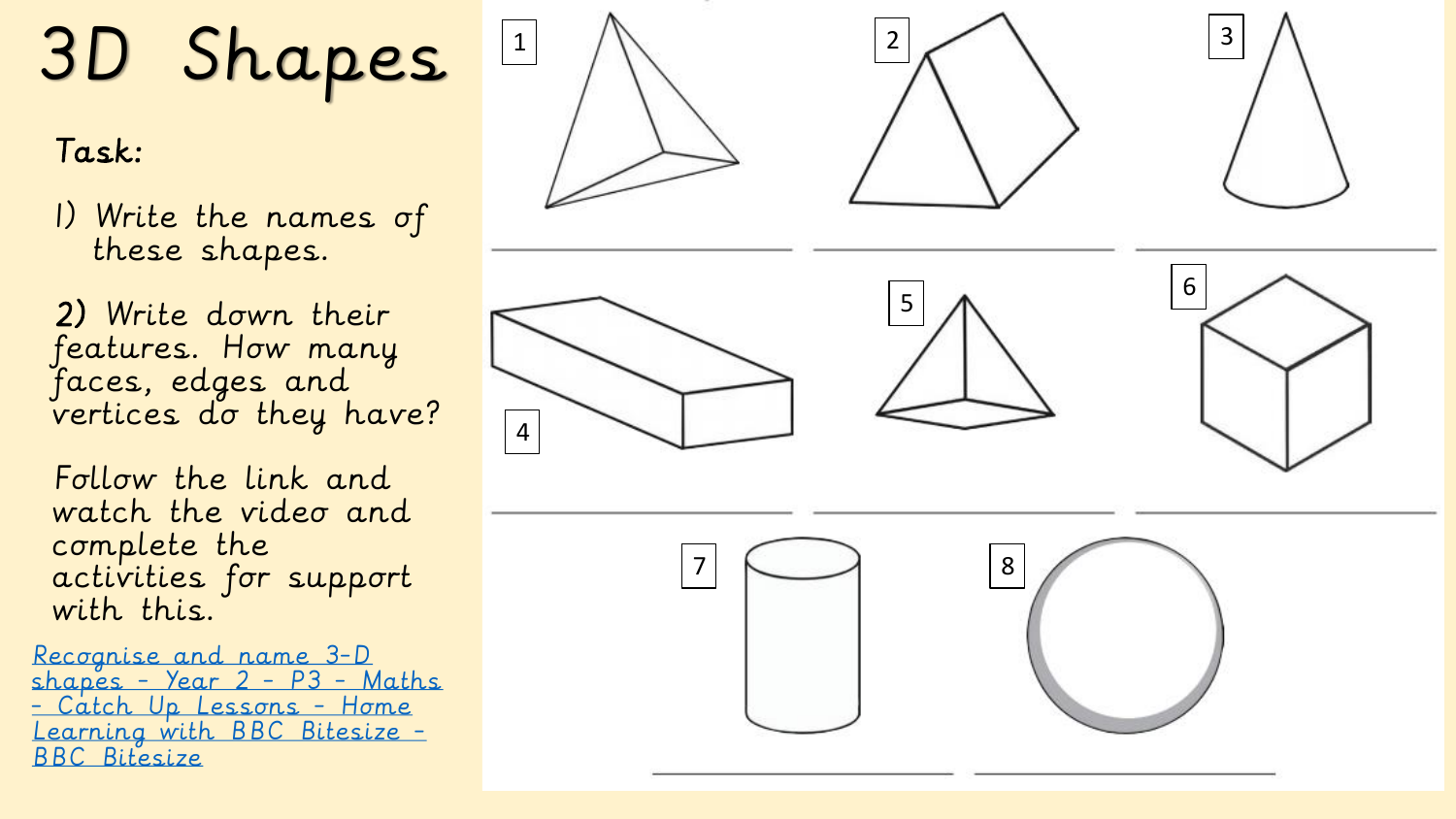3D Shapes [What are nets? -](https://www.bbc.co.uk/bitesize/topics/zt7xk2p/articles/z247tv4) BBC Bitesize<br>3D Shapes - KS2 Maths - BBC Bitesize

Tasks:  $(a)$  $(b)$  $(c)$  $(d)$  $(e)$  $(f)$ 

[Identify 3D shapes from 2D representations -](https://www.bbc.co.uk/bitesize/articles/zwq4ydm) Year 5 - P6 - Maths- Catch Up Lessons - Home Learning with BBC Bitesize - BBC Bitesize

1) Watch the videos about nets of 3D shapes. 2) Complete the BBC Biteszie home learning page. There is a video, some reading and a quiz. 3) Name the 3D shapes these nets will make. Explain how you knew. 4) For each shape, tell me how many faces, edges and vertices it has.